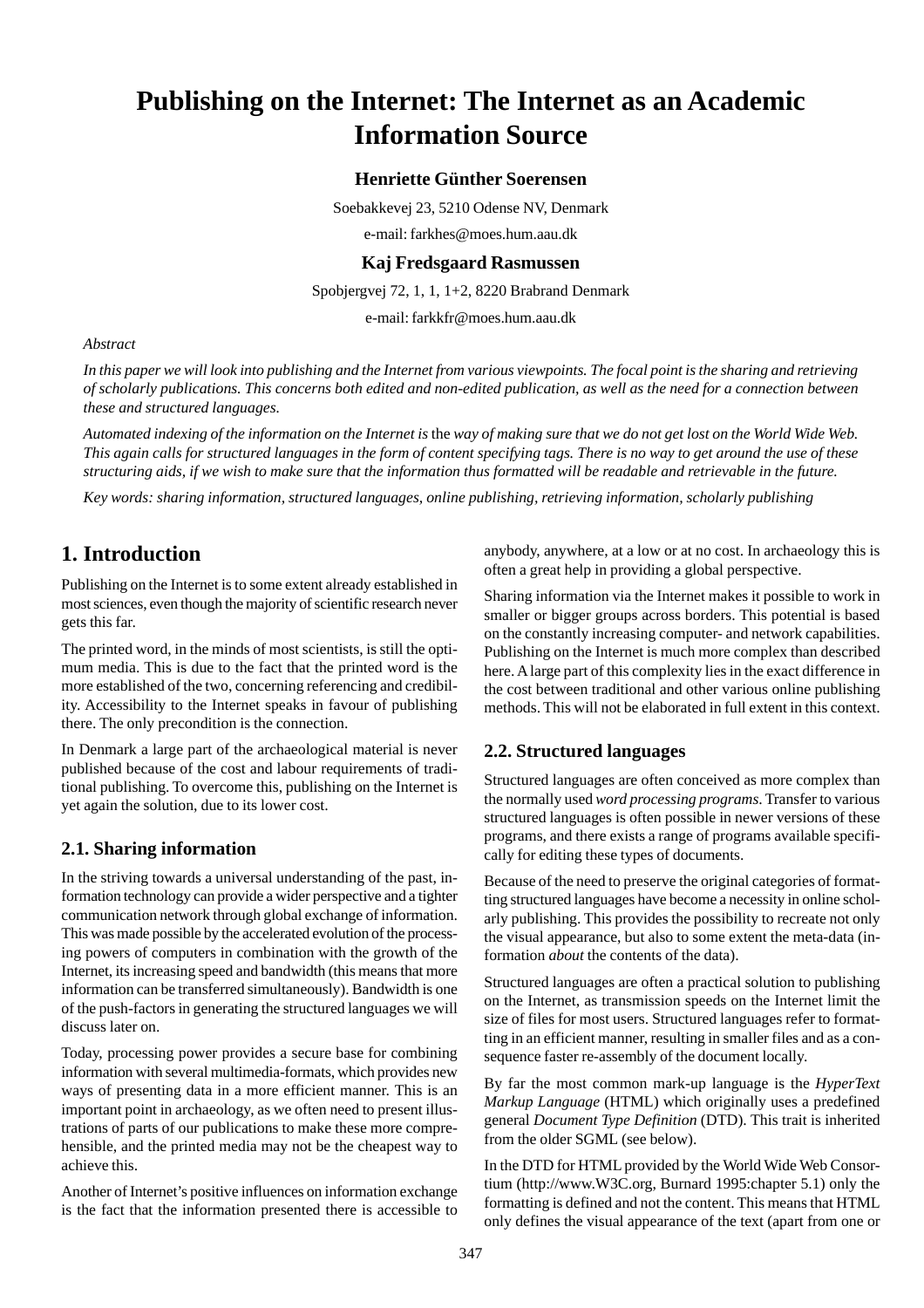two meagre content defining formats like "address" (see http:// hotwired.lycos.com/webmonkey, http://www.W3C.org). This visual formatting is not even interpreted in the same manner by various browsers. This is due to the fact that the formatting does not define all aspects of typography - line height, letter spacing and the like are not defined universally.

One remedy for the missing definitions of content and the lack of typographical design-tools in HTML has been, and still is, the use of Cascading Style Sheets (CSS) (Meyer 1999). These are created in order to provide the possibility of defining new formats and rules for their use. In using CSS you gain a far better control of the formatting, as well as a possibility of defining more meaningful mark-up tags, which can help the reading and indexing processes. These tags, if used, describe the content of the formatted text. An important point in this connection is that the use of meaningful tags is not obligatory. CSS are often "misused" for pure formatting reasons. Hereby HTML combined with CSS is a halfway clone towards the *eXtended Markup Language* (XML) described below.

The *Standard Generalized Mark-up Language* (defined before the advent of HTML) and the newer *eXtended Markup Language* are both defined specific and flexible (Burnard 1995). In these the user can create new DTD containing definitions of formatting, content types and rules for formatting with the defined syntax. Programs for formatting with the use of these languages are traditionally rather expensive (this applies especially to SGML tools) or difficult to obtain for other reasons.

Today we see more and more of the original HTML-editing tools extended with some XML-capabilities. The lack of programs supporting XML 1.0 as defined by the World Wide Web Consortium in 1998 (Bray et al. 1998: front page and page 1), is probably caused by the rather recent arrival of the final standard. Developers have simply not had enough time to provide full compatibility at a reasonable price.

In addition, the need for Document Type Definitions demands functionality far beyond the typical WYSIWYG structured language editor. This calls for either substantial restructuring of programs, or altogether new programs. These programs help in defining the syntax and the rules for the use of syntax: e.g. the order of statements, whether statements concern whole paragraphs or may exist inline within other paragraphs. This is slightly more complex than what the ordinary text editor can present in a comprehensible manner (Bünte 2000:200-213).

Conversion of SGML or XML formatted text is a new issue that arose from the extensive formatting possibilities in these two languages. Not all browsers, viewers, printers, WAP-phones or other viewing devices provide the same capabilities for presenting the defined formats. There are two solutions to this problem: Either the authors provide DTD's for each conceivable kind of device or they provide a conversion routine for the required adjustments. The latter are provided by the eXtensible Stylesheet Language Transformations (XSLT) currently in development by the W3C. This new language defines the rules for conversion to the *Public Domain Format* (PDF), regular HTML –code or the like (Bünte 2000:202). Such automation is important in preserving the information encapsulated in various languages, thus providing compatibility in the future.

#### **3.1. Online publishing**

Publishing on the Internet results in lower costs compared to traditional publishing, and as we often need to illustrate archaeological finds and findings, the Internet might be a preferable media to the traditionally labour intensive, slow and expensive publishing.

Today we see two different ways of publishing on the Internet. One is based on the editing of the publications, the other on publishing non-edited texts. The truth is, of course, that no publications belong strictly to one of the two.

The tradition behind edited online publications is the printed word, and the content of such documents is often easier to understand, compared to the non-edited publications. The drawback is that these are labour intensive and consequently slower due to the editing and administrative phases.

In the end it is the user who pays the eventual cost of producing these publications. The high price often connected with scholarly publishing online by publishers outside the economic safety of institutions is likely to create a barrier between those who can, and those who can not afford access to these publications.

The bulk of the savings from the use of online publishing, as compared to printed publication in scientific circles, to a great extent lies in the process of printing, translating and distributing. To give an example let us look at the periodical "Journal of Danish Archaeology": in this case the printing is prepaid by donations from foundations. Additional editing and layout is left to university employees as a part of their daily work.

As the publisher (the University) has no need of making a profit, migration of this kind of periodical to the Internet should be easily achieved, as it indeed should be the case for several university presses.

A completely different problem concerning edited publications is that the editing boards are by virtue of office in a position to control the free flow of information. They decide what is worth publishing and what is not. There exists a danger of this could to some extent lead to the monopolisation of information. On the other hand, the editing process insures a certain level of quality of the published material.

Editing on the Internet is a question of credibility and reliability. These can be used to give the reader of online documents a chance to verify the origin and the content. The editing board provides a security for the readers, that the documents are in the original form. Furthermore the editing can be expected to guarantee the quality of references and content.

In the case of non-edited publication there is no editing board to guarantee credibility and reliability. These documents can therefore be considered of a lower quality. The content is prone to contain various errors. These can occur as weak scientific argumentation, referential mistakes or bad syntax. As a result the reader must be more aware of, and critical towards these publications.

As the main problem of publications is credibility one would expect that a common consensus on formatting and content would be advantageous. For the edited publications the editing boards grant this. Since this is not the case in non-edited publications, the need for a way of providing it arises. One solution is to include a standard section in the documents. This should contain at least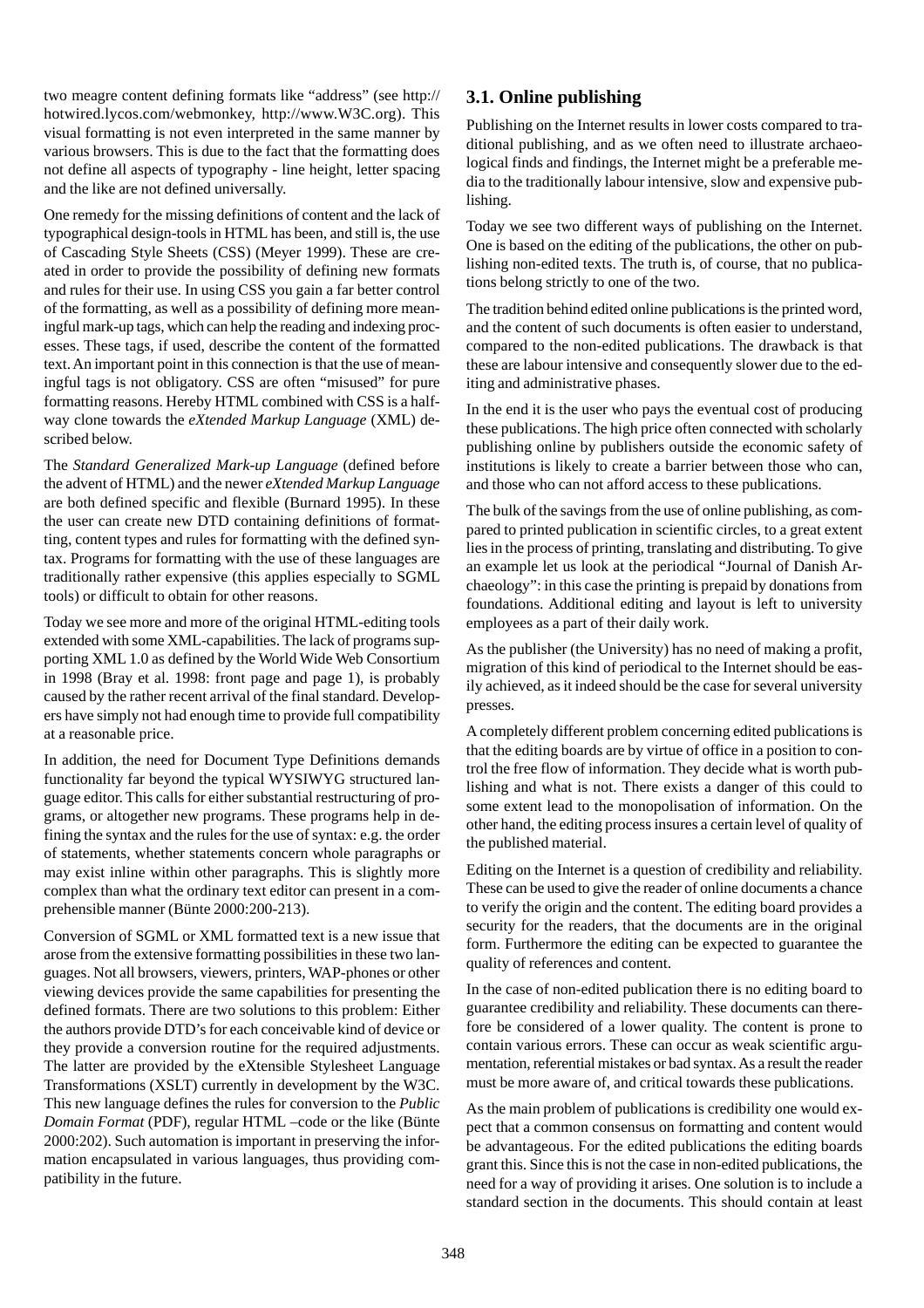the name of the author, how to reach her/him, the year of publication and last update/check-up.

#### **3.2. Layout**

Consistent layout of documents enhances the content of a given text. In other words: if the text is well formed, understanding the content is much easier, due to the fact that we are used to the structured layout of the printed media.

Editing of publications may not be the most suitable solution to our specific publishing needs, as this method results in slow transfer of results within scholarly circles.

However, the use of non-edited publication on the Internet is not satisfactory either. This concept provides no way of ensuring common standardised formatting. If this is not used, reading scholarly publications *can* become a challenge.

Some kind of swift editing should therefore be the best solution providing the best of both worlds (the high speed of communication, good quality of the published material).

In this connection, the use of typographical formatting in accordance with structured languages, such as HTML, SGML and XML, can be seen as of a general interest to everybody; both to the edited and the non-edited online publications. The other advantages gained from these languages (as described in "Structured languages") underline the importance of this kind of formatting.

### **3.3. Retrieving information**

Publishing on the Internet presents problems connected to information retrieval. Some indexing methods are more precise than others, this forces the reader and/or author to make certain choices based on their knowledge of the use of indexing methods. The need to gain knowledge of these methods in order to successfully use them may become a barrier for some readers.

Searching for information without this basic knowledge of indexing methods can be very time-consuming and render the Internet highly impractical.

The Internet *is* a more or less a chaotic place and you have to know how to use search engines as well as the important keywords in the quest for the desired information. The use of imprecise keywords leads to a multitude of results with little or no relevance. Relevance is an important factor in dealing with all kinds of information retrieval on the Internet (Lester 1997:21-22).

Basically there are two ways of retrieving information:

- One is based on automatic indexing by the software. The index search returns a million answers, but only a few of them are relevant. This originates in the way these data are collected. The indexing program has no way of telling whether a document *really* belongs to one category or the other. The solution is to count the use of specific words and/or word combinations, providing the possibility of returning not only documents containing them, but also a way of ordering the results according to their relevance.
- The other way of retrieving information is by searching lists or databases of relevant links collected manually. Such lists are maintained through the division of links into subjects. Rejecting supposedly irrelevant categories through



*Figure 1: The recall-relevance / precision curve (Foskett 1996: fig. 2.3, p.19).*

browsing can result in the user's missing out an important information. A link list requires much care by the Webmaster in order to keep it up-to-date. Links to newer are information most likely not present in these lists. As the Internet is a vast collection of resources it is unlikely that all the categories are complete.

In this connection some type of stability in scholarly publishing would be advantageous, since this is the only way of ensuring that a link to the information placed here will still available after several years. This stability can be provided by the creation of online libraries maintained by public institutions, such as universities and libraries.

Databases on larger collections of links provide better possibilities in searching for cross-categories. This increases the chances of retrieving specific information on a given subject.

Index searching is most likely to retrieve all the relevant information and should be better than searching through collections of relevant links, even though it is time consuming.

From the aspect of retrieving information with the methods and problems discussed in this chapter, both the correct selection of keywords, and the two extremes of search strategies, results in the situation shown in figure 1. The recall-relevance/precision curve as described by Foskett (see Foskett 1996: figure 2.3) shows that using precise keywords and searching through link collections returns only relevant links, but not all the information available (the lower right corner of the graph). In the upper left corner the results of index searching and imprecise keywords are located. Here we retrieve all relevant information, but these are showered with irrelevant hits.

The real world is not divided as strictly into Indexing/Link collection and precise/imprecise keywords as presented here. Boundaries between these categories are loose, of course, and most search available engines can be placed somewhere between Indexing and link collection, like the keywords in most user requests can be placed in-between precise and imprecise.

# **4. Conclusions**

Formatting text through structured languages is a condition of advanced automatic indexing of content. In scholarly publishing a shared *Document Type Definition*, when using *eXtended Markup Language* or *Standardized General Markup Language*, could be of a great additional advantage. Exchange of information between